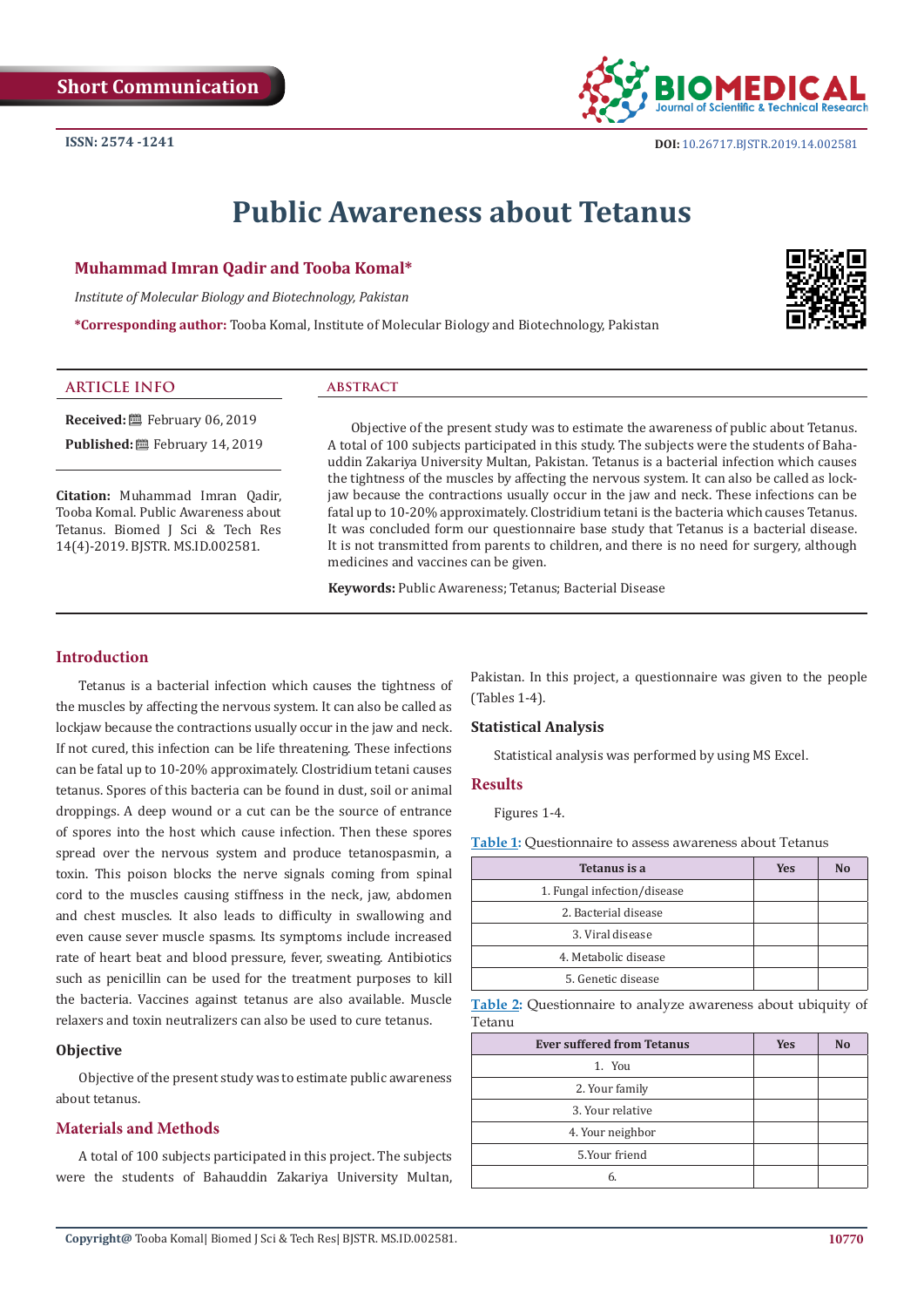**Table 3:** Questionnaire to estimate vision about Tetanus transference.

| <b>Tetanus is Disseminated by</b> | Yes | N <sub>0</sub> |
|-----------------------------------|-----|----------------|
| 1. Contact or blood decantation   |     |                |
| 2. From parents to progeny        |     |                |

**Table 4:** Questionnaire to evaluate perspective about treatment of Tetanus.

| Tetanus may be medicated by | <b>Yes</b> | No |
|-----------------------------|------------|----|
| 1. Medicines                |            |    |
| 2. Surgery                  |            |    |
| 3. No need of treatment     |            |    |

#### **Discussion**

Figure 1 shows the awareness of public about Tetanus that whether it is a viral, bacterial, fungal, metabolic or genetic disease. 96% of the subjects said that it is a bacterial disease. Figure 2 shows the ubiquity of Tetanus that whether the subjects themselves, their relative, friend, family member or neighbor have ever suffered from

Tetanus or not? 4% of the subjects said that they have been suffered from Tetanus and 96% said that that they are not. 6% said that their family members have been infected by Tetanus and 94% answered No. 29% of the subjects said that their relative and neighbor have been infected by Tetanus and 71% answered No. 12% of the subjects said that their friends have been suffered from Tetanus and 88% answered No. Figure 3 shows the transference of Tetanus that whether it is transmitted through blood or from parents to off-springs. 55% of the subjects said that it is transmitted through blood and 45% said that it is not transmitted by blood. 1% of the subjects said that it transfers from parents to off-springs and 99% answered No. Figure 4 shows the treatment of Tetanus that whether it is treated by medicines, surgery or there is no need of treatment? 60% of the subjects said that it is treated through medicines and 40% answered No. 1% of the subjects said that it can be treated by surgery and 99% said No, that there is no need for surgery. 20% of the subjects said that there is no need of treatment for Tetanus and 80% answered No, that there is a need of treatment for Tetanus [1,2].



**Figure 1:** Awareness about Tetanus.



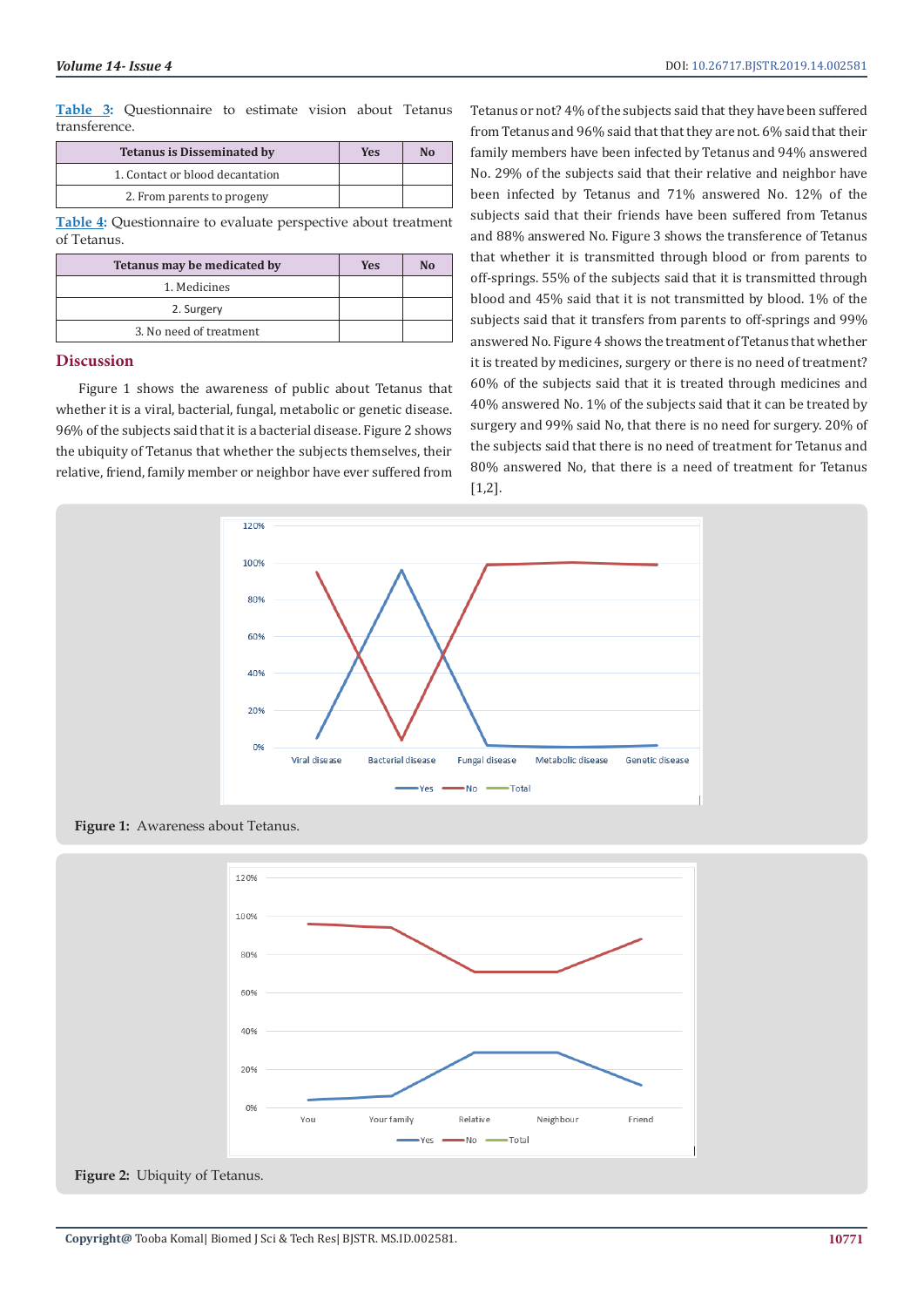







Questionnaire based studies have given an important advancement in the recent researches [3-10]. There are some other researches about Tetanus which shows the comparison between the Tetanus toxin in motor, sensory or adrenergic neurons and retrograde axonal transport of nerve growth factor. Some other studies show that iodegradable microspheres can also be used as controlled-release Tetanus toxoid delivery systems.

# **Conclusion**

It was concluded form the present study that Tetanus is a bacterial disease. It is not transmitted from parents to children, and

there is no need for surgery, although medicines and vaccines can be given.

#### **References**

- 1. Alonso MJ, Gupta RK, Min C, Siber GR, Langer R (1999) Biodegradable microspheres as controlled-release tetanus toxoid delivery systems. Vaccine 12(4): 299-306.
- 2. Stoeckel K, Schwab M, Thoenen H (1975) Comparison between the retrograde axonal transport of nerve growth factor and tetanus toxin in motor, sensory and adrenergic neurons. Brain research 99(1): 1-16.
- 3. Qadir MI, Javid A (2018) Awareness about Crohn's Disease in biotechnology students. Glo Adv Res J Med Medical Sci 7(3): 062-064.